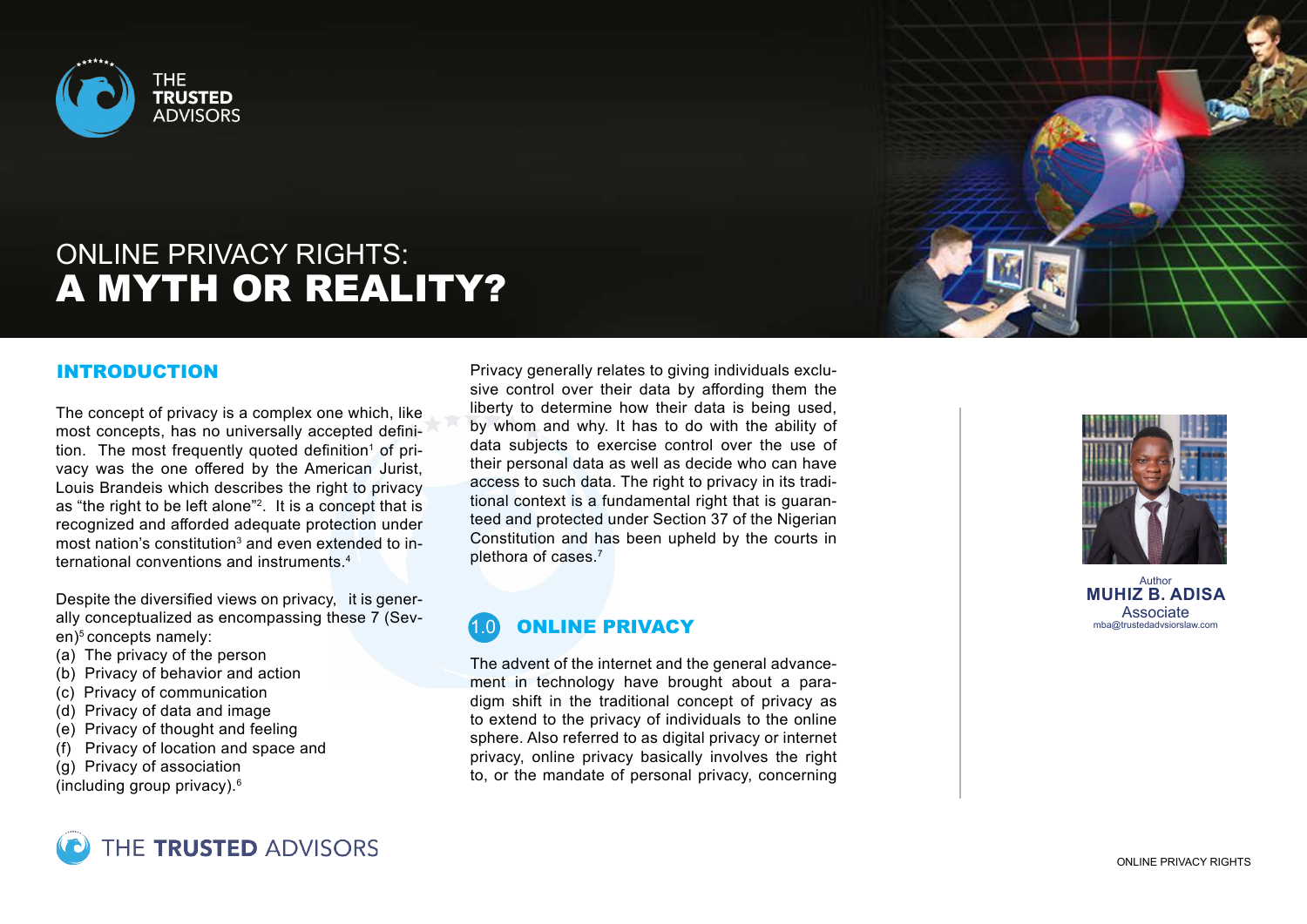the storing, repurposing, provision to third parties and displaying of information pertaining to a person via the internet.<sup>8</sup> It connotes the right of internet users to exclude others from unauthorized use or access to their data online. Prior to the advent of the internet, the traditional rights to privacy were sufficient and sustainable to cater for the privacy needs of persons. However, the advent of the internet has necessitated a need to develop new sets of privacy laws to meet up with evolving societal trends and cater for emerging situations. This is what birthed the various data privacy and protection legislations to fill the vacuum in areas where existing legislation leaves varying degrees of lacuna with respect to privacy rights.

In this time and age, the use of the internet and cyberspace is widespread; there is therefore the need to strike a balance between the inherent benefit of internet usage and curtailing the intrusion of technology into our private life. The universal nature of the internet provides a platform for other people to side step the barriers of distance and physical restrictions irrespective of physical distance from the data subject. It has also nursed substantial intrusion into the otherwise sacred and private spheres of personal space with the easy pass offered by the internet gateways. This necessitates the call for comprehensive laws to govern electronic transactions, interactions and relationships.

## 2.0 IS IT A MYTH OR REALITY?

Nowadays, internet users contend with the harsh reality of not knowing who actually control their personal information, or the use to which such information are being put. This is not unconnected to the

rights which some persons have to access certain privileged information either by virtue of being tech savvy or by virtue of the position they occupy within the cyberspace ecosystem. Also, big tech companies often engage in data mining, search engine optimization, online marketing etc, leveraging on the internet and processing the personal data of data subjects to market their products. Not only that, cookies on websites often retain a user's browser history thereby churning out adverts that tent to tilt towards the users browsing habit. A cursory look at these often provoke the conclusion that privacy in the tech space does not exist in the real world. Hacking, mining, unauthorized disclosure of personal information, use of electronic mail<sup>9</sup>, surveillance of communications, etc constitute some of the greatest areas of privacy rights invasion within the tech space. We should then ask the very pertinent question: Is online privacy a myth or reality? In other words, does the concept of online privacy actually exist in reality or is it just a myth?

A careful examination of the concept of online privacy would validate the growing suspicion that it is altogether a myth. This is because going by the workings of the internet, one would realize that a good majority of almost every personal information which data subjects put online are actually not private.<sup>10</sup> The internet itself is a backdoor for privacy invasion; it therefore leaves one to wonder why we clamor for digital privacy rights in an obviously public world. According to a scholar:

*"the internet as the amalgam of everything that online activity represents has opened up new vistas for the breach or violation of the right of privacy.12*

Online privacy rights as guaranteed under the law

reeks of so many exceptions such as is manifest in the sphere of crime, criminal investigation/prosecution, public interest, contract, health, etc. A close look at the EU's GDPR and even the Nigeria Data Protection Regulation (NDPR) would reveal that these rights only exist to the extent that other considerable factors are put in place. For instance, public interest, $13$  contract, $14$  etc are instances where data could be processed without consent under the NDPR. This implies that even in the face of these rights, the protected information is susceptible to divulgence where for instance, there is commission of crime or where public interest demands that they be divulged. Thus, the rising vulnerability of the data subjects in spite of rising online privacy awareness is essentially attributable to a combination of legal exceptions like necessity and criminal prosecution needs as well as the exponential growth in cybercrime sophistication. Thus, while online privacy rights actually exist on the surface, data subjects have to do more on their part to actually safeguard their respective privacy rights.

Also, the plethora of terms of use, privacy policies and notices offer ambivalent rights to data controllers/administrators to use data as well as provide some form of indemnity against liabilities for unauthorized divulgence to third parties. Where a data subject elects not to accept these privacy policies and terms of use, it often means that such data subject would be denied the desired access to these services.

Traditionally, online privacy rights are guaranteed and protected under Section 37 of the 1999 constitution, Regulation 3.1 of the NDPR among other applicable laws as supplemented by judicial decisions of Nigerian courts. By this stretch, online privacy rights are protected under the Nigerian domestic

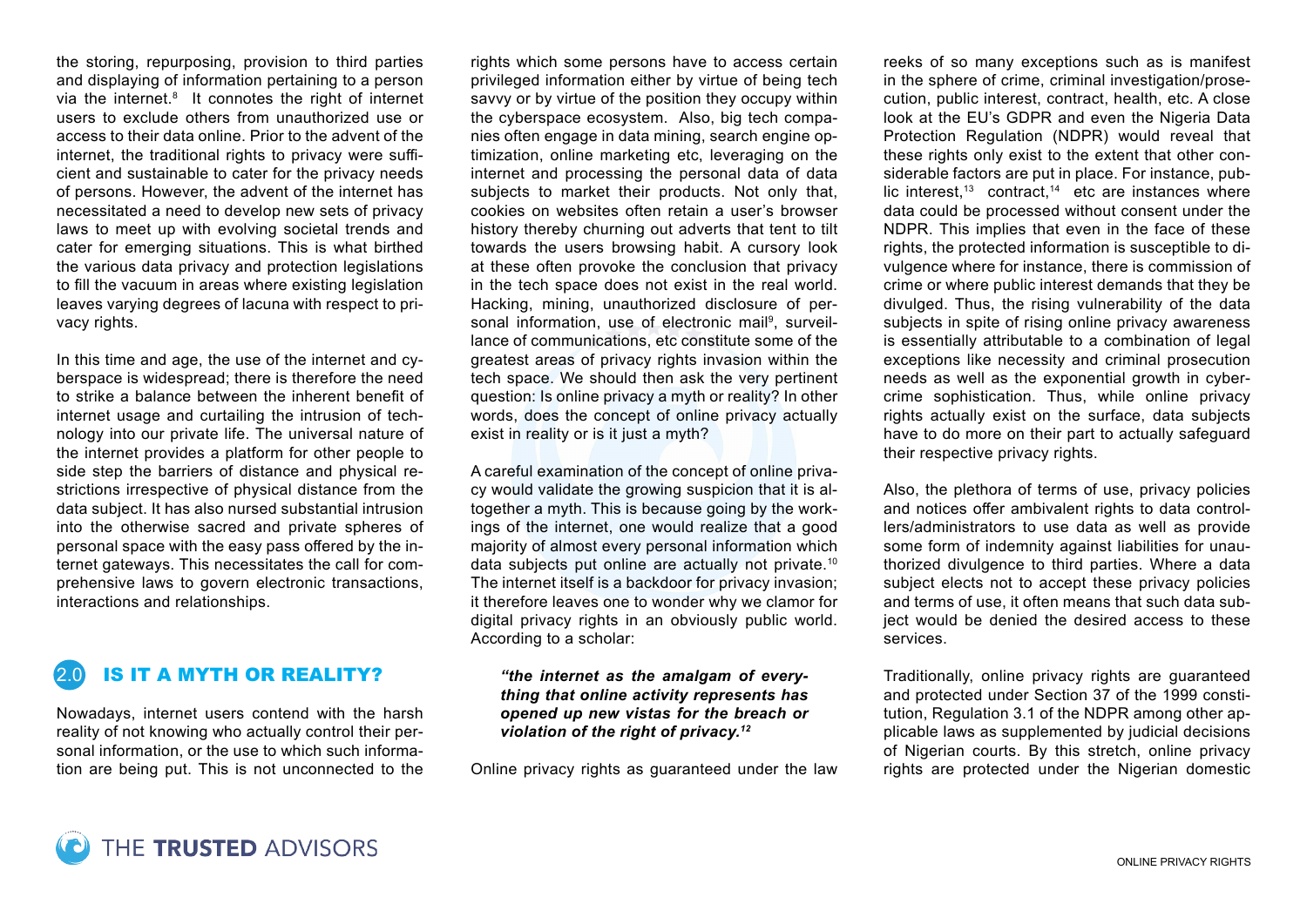laws as well as under the common law. However, government control, crime and sometimes, contract play a big role in decimating and eroding the individual bragging rights of the data subjects over the privacy of their persons online. It is therefore safe to conclude that online privacy rights do not exist in isolation but within an interlace of other rights, duties and obligations.

## 3.0 ENFORCEMENT OF ONLINE PRIVACY RIGHTS

Efforts have been made by the laws to safeguard the online privacy rights of data subjects even prior to the intrusion by technology into private lives. Section 37 of the Constitution protects the privacy of citizens, their homes, correspondences, telephone conversations and telegraphic communications. This constitutional provision is reinforced through a long list of judicial decisions as exemplified in the case of *Nwali v. EBSIEC & Ors*, 15 where the court held that:

*"S. 37 of the 1999 Constitution states that "the privacy of citizens, their homes, correspondence, conversations and telegraphic communication is guaranteed and protected". It is clear from the text of the provision that it specifically mentioned the types of privacy that it protects. Five of them are listed therein as follows- 1. The privacy of citizens 2. The privacy of their homes 3. The privacy of their correspondence 4. The privacy of their telephone conversations 5. The privacy of their telegraphic communication.*

The above aligns with the pronouncement of the courts in the following cases where the right to privacy has been equally identified and enforced: *Nwali v. EBSIEC & Ors,16 Ezeadukwa v. Maduka & Anor,17 M.D.P.D.T v. Okonkwo,18 Ojoma v. State,19 and Ibrahim v. Nigeria Army.20* This long line of judicial decisions has situated the discourse on privacy in clear space of white and black, admitting of no grey area. Nevertheless, the advancement in technology has birthed a new vista in the dimension, form and scope of possible intrusion into the privacy of citizens, with the ever-expanding online channels and social media platforms. Although, it would appear that the traditional privacy rights as enshrined in S.37 is inadequate as the draftsmen of the Constitution never anticipated online privacy breaches as we have today, the court has held that the provision of S.37 could still be invoked to cater for any form of privacy breach (online privacy inclusive) due to its generic nature thus:

*"It is glaring that the phrase "Privacy of Citizens" is general and is not limited to any aspect of the person or life of a citizen. It is not expressly defined by the Constitution and there is nothing in the Constitution or any other statute from which it's exact meaning or scope can be gleaned."21*

Therefore, the courts have extended the enforcement of privacy rights to cases where a citizen's use of his telephone line was hampered by unsolicited messages arising from unreasonable disclosure of his information to third parties. This was the situation in the case of *Emerging Markets Telecommunication Ser*vices Ltd v. Eneye,<sup>22</sup> where the court held thus:

*"It is my view that by giving those un-*

*known persons and organizations access to the respondent's Etisalat GSM phone number to send unsolicited text messages into it, amount to violation of the respondent's right to privacy guaranteed by Section 37 of the Constitution, which includes the right to the privacy of a personal's telephone line".*

A similar position has been upheld by the courts in the following case s: *Barr. Ezugwu Emmanuel Anene v. Airtel Nigeria Ltd,23* and *Godfrey Nya Eneye v MTN Nigeria Communication Ltd.24* Flowing from the above, it is glaring that the law and the courts have created a means of safeguarding privacy rights regardless of form, whether online or physical even prior to the intrusion of privacy rights via the internet.

However, despite the giant strides and effective impact of the above judicial decision, it is doubtful whether they would be sufficient to catch up with the fast-paced surge in online activities. therefore, necessitating the need for laws to cater for this anomaly. While it is borderline impossible to provide a one size fits all codification of all laws to address the diverse dimensions of privacy rights, creative adaptations of the constitution and legislations like the NITDA's NDPR would go a long way to provide the much-needed relief to aggrieved data subjects. Also, the tort of negligence offers another layer of reliefs for data subjects where negligence can be established.

The law has made giant strides in expanding the field for the enforcement of privacy rights (online privacy right inclusive) and persons whose online privacy rights are breached now have plethora of avenues under the law within which to seek redress.